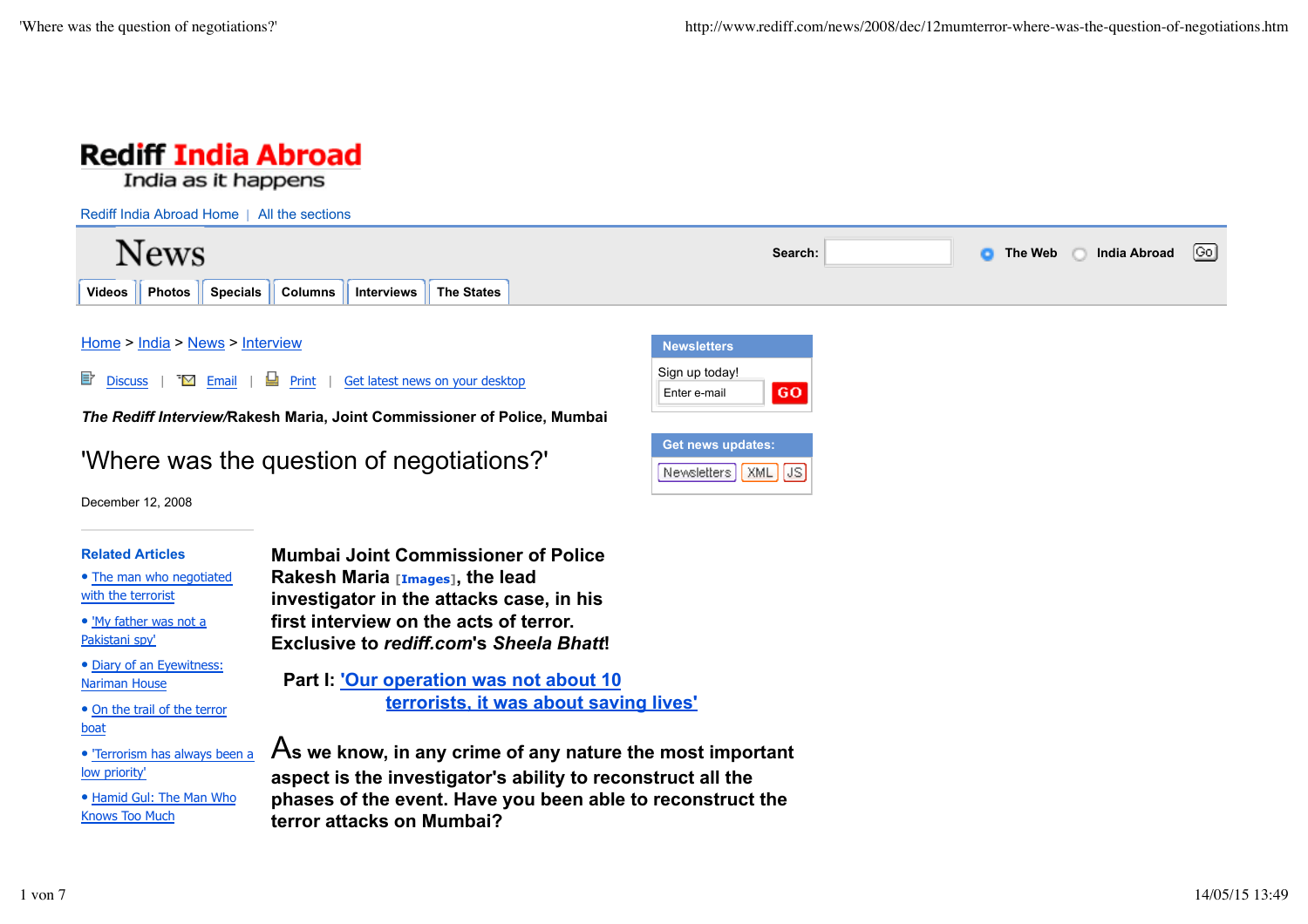| • Hear the police during the<br>Taj attack<br>• The Miracle Baby<br>. The terrorists cannot be<br>followers of Islam'<br>· Complete coverage: War on<br>Mumbai                                              | Yes, we have been able to reconstruct the entire terror attack.<br>Kasab $[Image]$ has told us how they were given training for more<br>than a year. How they were indoctrinated with the idea of jihad<br>and other things. Their training was elaborate, they were given<br>advance training that only proper soldiers get. He underwent<br>maritime operations training, too. He knows how to avoid sea<br>signals, how to manage outboard boat engines and inflatable<br>dinghies. | Advertisement |
|-------------------------------------------------------------------------------------------------------------------------------------------------------------------------------------------------------------|----------------------------------------------------------------------------------------------------------------------------------------------------------------------------------------------------------------------------------------------------------------------------------------------------------------------------------------------------------------------------------------------------------------------------------------------------------------------------------------|---------------|
| <b>Top Emailed Features</b><br>• Was Election 2009 rigged?<br>• Baba Ramdev is wrong,<br>homosexuality is no disease<br>• On a pilgrimage to the cave<br>shrine<br>Have you tried this?<br>• Ask a question | What all happened inside the Taj Mahal and Oberoi hotels, we are<br>not blank at all about it. We know what was the scene like. At the<br>Taj Mahal, the Oberoi and at the CST we have footage of CCTV<br>cameras and we have proof of what went on inside. We have<br>been able to retrieve the entire material. Almost all the crucial<br>parts are on film. This footage is helping us in reconstructing the<br>entire event. Reconstruction of the event is no issue at all.       |               |
| . News on your Desktop                                                                                                                                                                                      | Are you sure there were only 10 terrorists? Why?                                                                                                                                                                                                                                                                                                                                                                                                                                       |               |
|                                                                                                                                                                                                             | There were 10 terrorist in this attack. Why 10? Because,                                                                                                                                                                                                                                                                                                                                                                                                                               |               |

eyewitnesses in the fishermen's village who saw these guys getting out of the dinghies have told us that there were 10 people. We have retrieved the log book of the *Kuber* which gives the duty assignment of the terrorists. There are names of 10 people who have been assigned specific duties like who is on watch tower duty, who is going to guard the *tandel* Solanki and so on. We got only 10 names in the log book.

We have gone through the entire CCTV coverage of Taj Mahal, Oberoi and CST, that count gives us the figure of 10. When Kasab was arrested in the morning of November 27 we immediately interrogated him and he told us they were 10 people. This confusion is more or less a creation of the media.

From day one we have been telling the media that we have knowledge of 10 people and now we know for sure there were 10 terrorists. It is not at all true that terrorists had booked a room in Taj Mahal hotel [Images] to store their ammunition.

### **Did you try to negotiate with these terrorists?**

Advertisement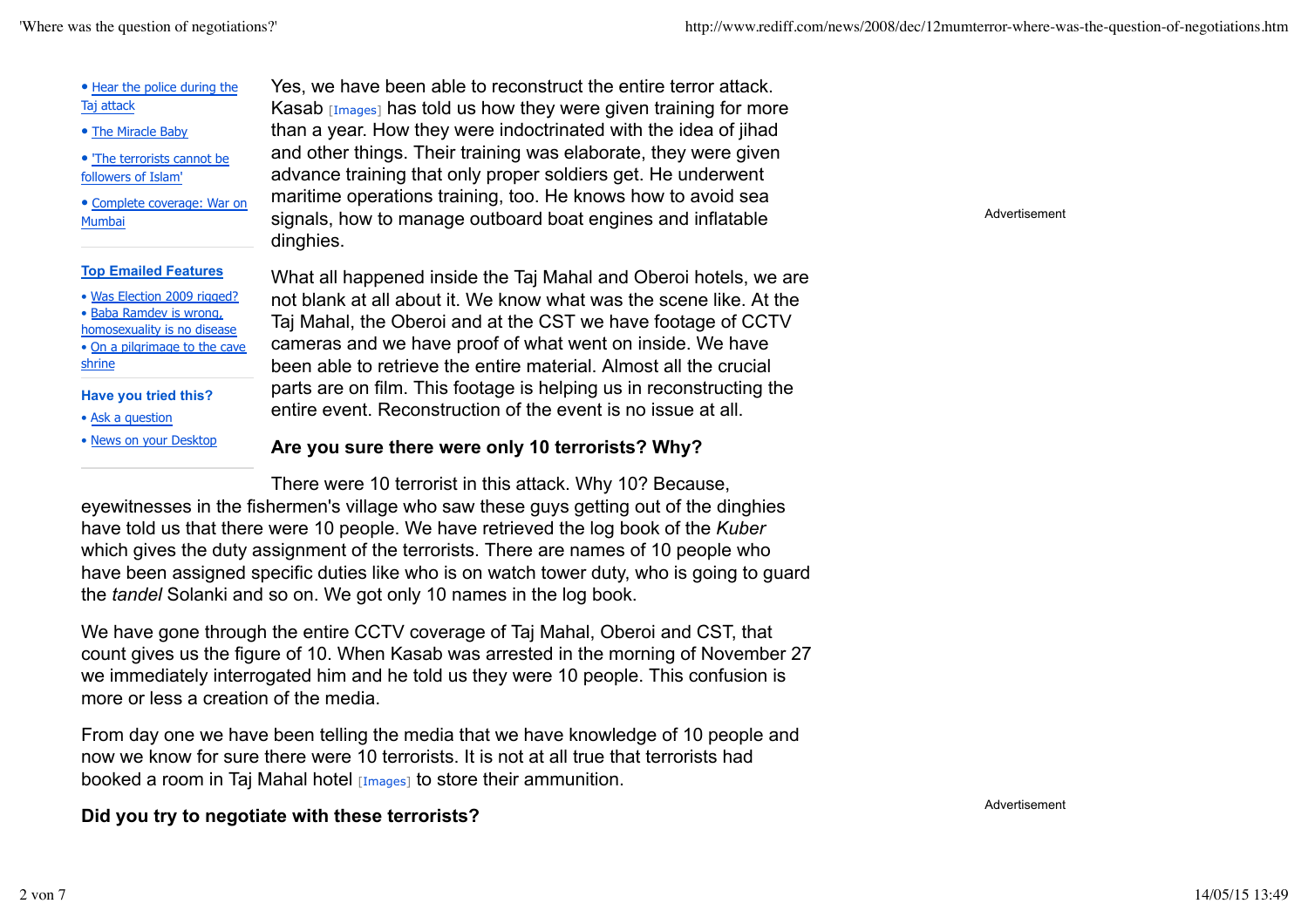They were not negotiating, they were not inclined. Where was the question of negotiations?

# **New York-based professor P V Vishwanath had conducted more than five-hour-long negotiations with terrorist Imran Babar who was in Nariman House.**

Nobody, nobody has spoken to us. Neither the terrorists nor the professor has spoken to us. Now everybody says these things and that he was negotiating and the terrorists were talking etc.



# **Did you try?**

Where was the question of trying when the terrorists in Nariman House killed NSG commando Gajender Singh. He died and two were seriously injured. When people are being killed one after another where is the scope for negotiations? When we were approaching them they were firing and throwing hand grenades. Where is the question of negotiation?

# **One of them was talking to a television channel too.**

But that doesn't give scope for negotiations. Every time they saw people they were killing them. They were all the time resorting to firepower from higher places, so where is the time for negotiations?

# **How did you read these people's mind when you were watching the live footage that came through the CCTV camera?**

They are cold-blooded killers. They sat in a taxi, while one was talking to the taxi driver another was placing a bomb below his seat. In addition, do not forget that these people have opened fire at VT station at women, children and old people. Kasab himself has told us that he fired at some persons, they were bleeding and writhing in pain due to injuries, so he shot them again to make sure they were all dead.

These guys are killers who came from Pakistan via sea with the intention of creating chaos, mayhem and letting loose a reign of fear and terror in the city.

**We have read the confession of Kasab...**